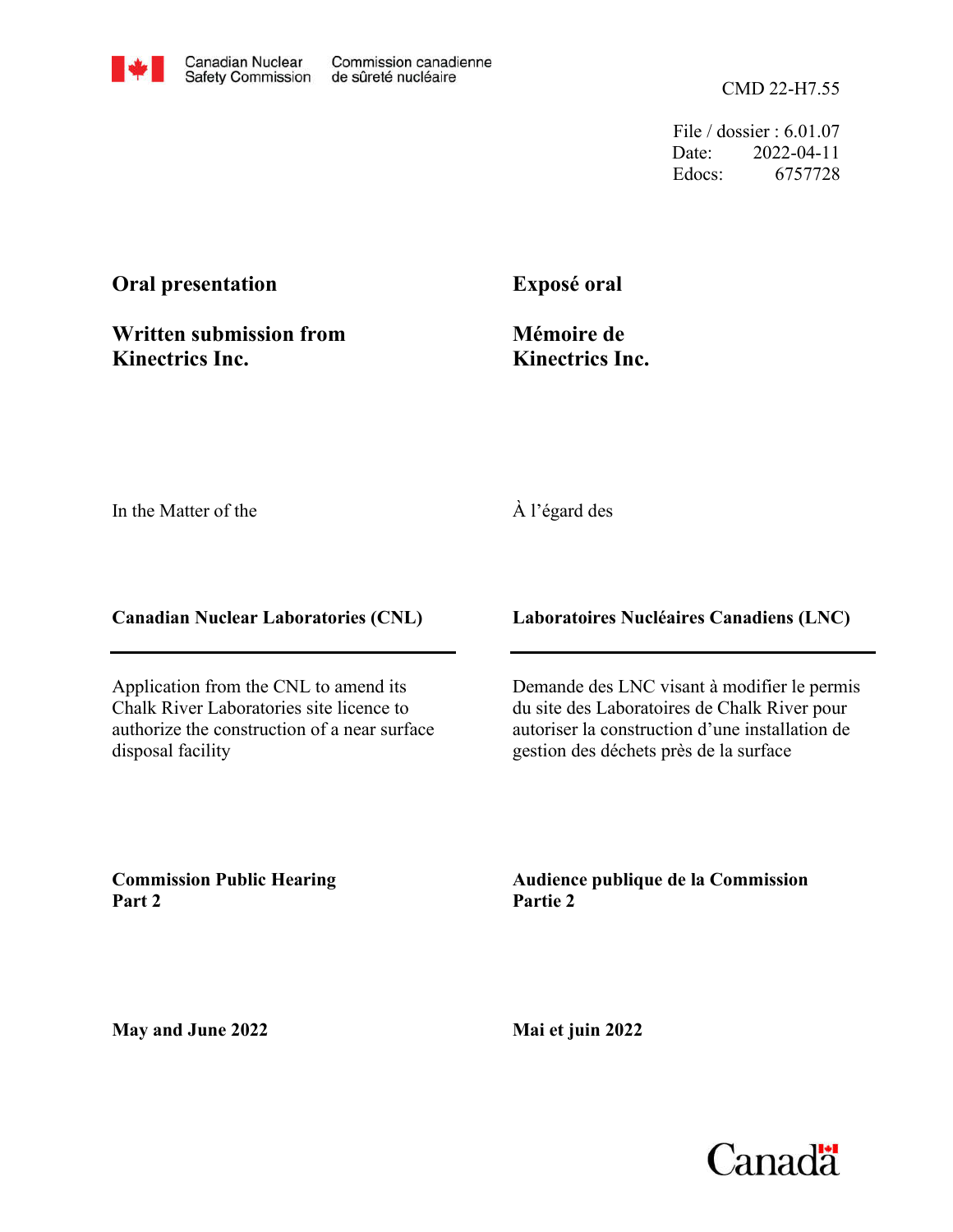

Telephone: 416.207.6511 E-mail: david.harris@kinectrics.com

April 11, 2022

Commission Secretariat Canadian Nuclear Safety Commission 280 Slater Street P.O. Box 1046, Station B Ottawa, Ontario K1P 5S9

## **Public Commission Hearing, Canadian Nuclear Laboratories' application to amend its Chalk River Laboratories Site Licence to authorize the construction of a Near Surface Disposal Facility, Ref. 2022-H-07**

Dear Commission Secretariat,

The purpose of this letter is to express Kinectrics' strong support for Canadian Nuclear Laboratories' (CNL) application to amend its Chalk River Laboratories Site Licence to authorize the Construction of a Near Surface Disposal Facility (NSDF).

Kinectrics is a proudly Canadian company, committed to sustainable, long-term global growth. We provide complete life cycle management solutions to the electricity industry, working with our customers to fight climate change and save lives through clean electricity generation and medical isotope production. Our headquarters are in Etobicoke, Ontario with offices in Pickering, Toronto, Bruce County, Saint John, the United States, Germany, Denmark, Romania, United Kingdom and India. We have over 30 laboratories including CNSC licensed facilities and employ more than 1,100 staff, 70% of whom have technical, science or engineering degrees.

At Kinectrics, we invest in state-of-the-art facilities and tools to provide the best and most comprehensive services to our customers. Our laboratories provide testing facilities for a broad range of areas in support of the nuclear industry, including materials analysis, nuclear radiation safety, and chemical analysis. Our world-class experts deliver services including project management and controls, design engineering and nuclear safety analysis and licensing. In addition to supporting CNL in these areas, we provide similar services to OPG, Bruce Power, Hydro One, other provincial and local utilities, and over 200 clients elsewhere in North America, Europe, the Middle East and Asia.

Kinectrics has provided several key services which have contributed to CNL's research and development program and the continued safe operation of Chalk River Laboratories. For example:

Canada 393 University Ave. 4th Floor Toronto, ON **M5G 1F6** 

**A2U** 2135 City Gate Lane, Suite 100 Naperville, IL 60563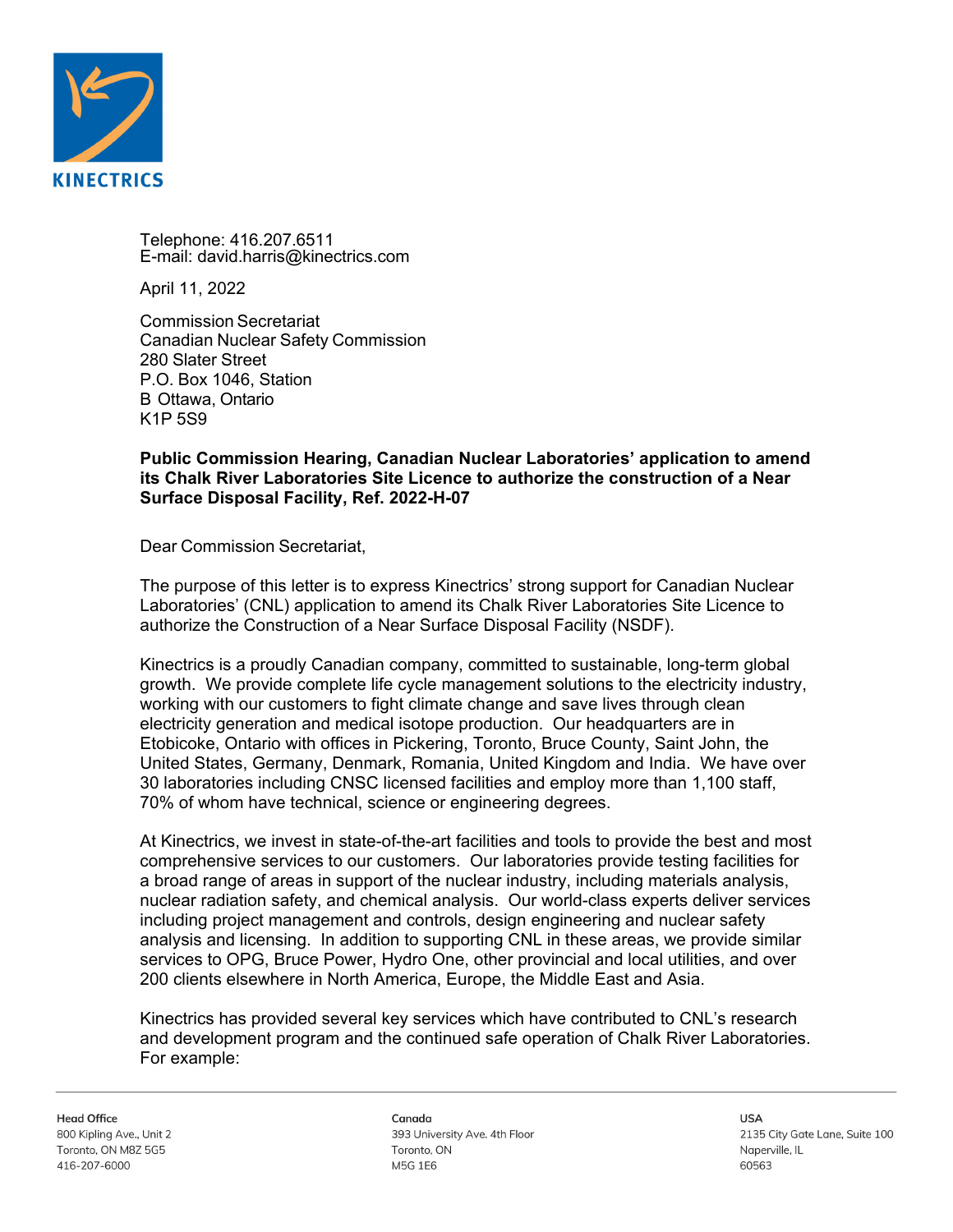

- Assessments and analyses in support of CNL Safety Report updates;
- Hazard identification and analysis of CNL facilities;
- Third Party Review of CNL design strategies to ensure it meets regulatory requirements, and applicable codes and standards;
- Fabrication of plant materials for research and development purposes;
- Materials test and analyses of plant components to characterize performance under various plant conditions; and
- Laboratory analysis of radioactive samples.

Kinectrics has also worked with CNL staff on the safety engineering and licensing for the NSDF. We provided strategic licensing support, project and technical integration, and support in developing the NSDF safety case. Having worked closely with CNL staff on the NSDF development, Kinectrics staff have gained first-hand experience on the high degree of attention and rigor that CNL staff brought to all activities related to the project. By proposing to construct and operate the NSDF, it further re-enforces CNL's value for safety and environmental accountability. It will enable the remediation of the surrounding area of the Chalk River Laboratories and will provide proper disposal of waste to enhance the safeguards for the local community and the Ottawa River.

Kinectrics greatly supports the creation and sustainability of high-quality jobs and the fostering of economic growth within the local community. If approved, the NSDF will enable the revitalization and modernization of the Chalk River Laboratories campus. The construction of the facility will bring in approximately 300 full-time skilled workers, and the operation of the modernized campus will bring in future opportunities for employment, business, supplies and services for CNL and the local community. Additionally, the revitalization and modernization will bolster CNL's research capability to further advance their work on clean energy technology to combat climate change, and health science to fight cancer and diseases.

CNL has demonstrated a strong commitment to the Indigenous communities during the preparation of the NSDF. CNL is working closely with the Indigenous peoples to ensure their rights and interests are represented and their valued species are appropriately protected. CNL is committed to having a positive relationship with the 16 identified Indigenous communities, including the Algonquins of Pikwakanagan First Nation, Algonquins of Ontario and Métis Nation of Ontario. As a proud member of the Canadian Council for Aboriginal Business (CCAB), which aims to strengthen the relationship between Aboriginal and non-Aboriginal peoples, businesses, and communities, Kinectrics is pleased to work with CNL in this regard.

Canada 393 University Ave. 4th Floor Toronto, ON **M5G 1F6**